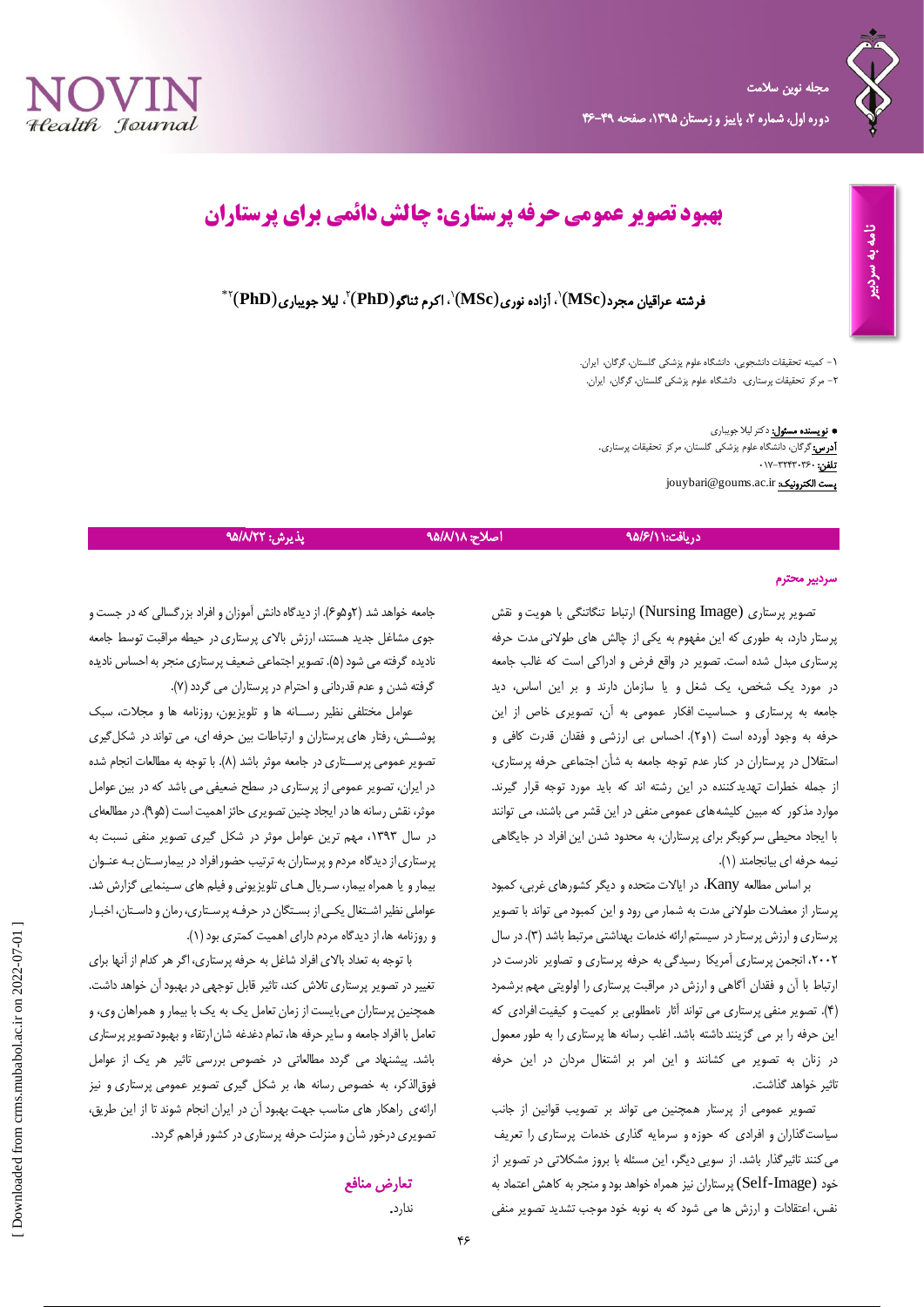

## **References**

- 1. Abdullahi SA, Heshmati Nabavi F, Shakeri MT, Saleh moghaddam AR, Hoseinpour Z. Comparing shaping resources of the nursing public image and their importance from the perspectives of nurses and general public. Quarterly Journal of Nursing Management. 2014; 3(1):8-18. [In Persian]
- 2. Nikbakht Nasrabadi A, Parsa Yekta Z, Seif H, Rasoolzadeh N. Professionalization experiences of newly employed nurses in clinical setting in Iran. Hayat. 2006;11(3-4):5-18. [In Persian]
- 3. Kany KA. Nursing in the next decade: implications for health care and for patient safety. Online J Issues Nurs. 2004;9(2):4.
- 4. Tzeng H. Testing a conceptual model of the image of nursing in Taiwan. Int J Nurs Stud.

2006;43(6):755-65.

5. Kalisch BJ, Begeny S, Neumann S. The image of the nurse on the Internet. Nurs Outlook. 2007;5(4):182-8.

Health Journal

- 6. Kalisch BJ, Kalisch PA. Improving the image of nursing. Am J Nurs. l983;83(1):48-52.
- 7. Farsi Z, Dehghan-Nayeri N, Negarandeh R, Broomand S. Nursing profession in Iran: an overview of opportunities and challenges. Jpn J Nurs Sci. 2010;7(1):9-18.
- 8. Rezaei-Adaryani M, Salsali M, Mohammadi E. Nursing image: an evolutionary concept analysis. Contemp Nurse. 2012;43(1):81-9.
- 9. Valizadeh S, Abedi H, Zamanzadeh V, Fathiazar E. Challenges of Nursing Students during Their Study: A Qualitative Study. Iranian Journal of Medical Education. 2008;7(2):397-406. [In Persian]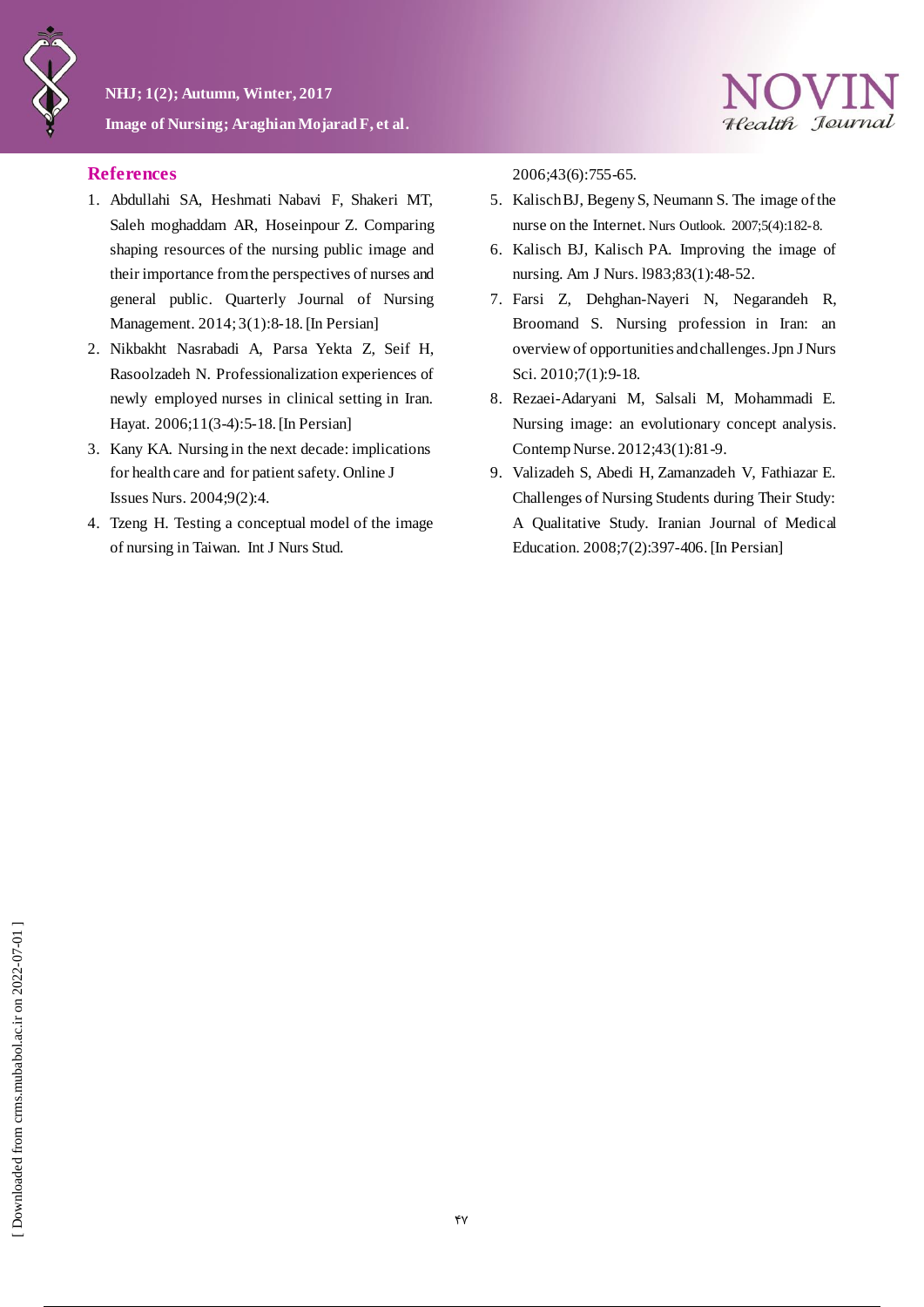



# **Improving the Public Image of the Nursing Profession: An Enduring Challenge for Nurses**

**Fereshteh Araghian Majarad(MSc)<sup>1</sup> , Azadeh Nouri(MSc)<sup>1</sup> , Akram Sanagoo(PhD)<sup>2</sup> ,**

**Leila Jouybari(PhD)2\***

1. Student Research Committee, Golestan University of Medical Sciences, Gorgan, Iran. 2. Nursing Research Center, Golestan University of Medical Sciences, Gorgan, Iran.

**\* Corresponding Author:** Dr. Leila Jouybari **Address:** Golestan University of Medical Sciences, Gorgan, Iran. **Tel:** +98 17 32430360 **Email:** jouybari@goums.ac.ir

**Received: 1 Sep 2016 Revised: 8 Nov 2016 Accepted: 12 Nov 2016**

### **Dear Editor**

Nursing image is associated with the role and identity of nurses, so that this concept has become one of the long-term challenges for the nursing profession. The image of a profession is actually the assumption and understanding of society about a person, a job or an organization, and accordingly, community perspective toward nursing and sensitivity of public opinion to it, has created a unique image for this profession (1, 2). Feelings of worthlessness and absence of sufficient power and independence among nurses, and also lack of attention to the social status of nursing profession, are the risks that should be considered in this field. These factors as the negative public stereotypes, can create an oppressive environment for the nurses and limit their professional status (1).

According to Kany (2004), in the United States and other Western countries, nursing shortage is a long-term problem and this can be attributed to public image of

nurses and the their value in the health system (3). In 2002, American Nurses Association mentioned that the investigation of nursing profession and its unreal images and lack of value in nursing care are important priorities (4). Negative image of nursing can have adverse effects on the quantity and quality of the individuals who choose this profession.The media often portrays nursing in women and this affects the employment of men in this field. The public image of the nursing could also influence on laws passed by policy makers and people who define the scope and investment in nursing services. It is also associated with problems in the selfimage of nurses, leading to diminished self-esteem, beliefs and values, which in turn will exacerbate the negative image among the society  $(2, 5, 6)$ . From the perspective of students and adults who are in search of new jobs, value of nursing care is not considerable (5). Poor social image of nursing leads to feelings of neglect